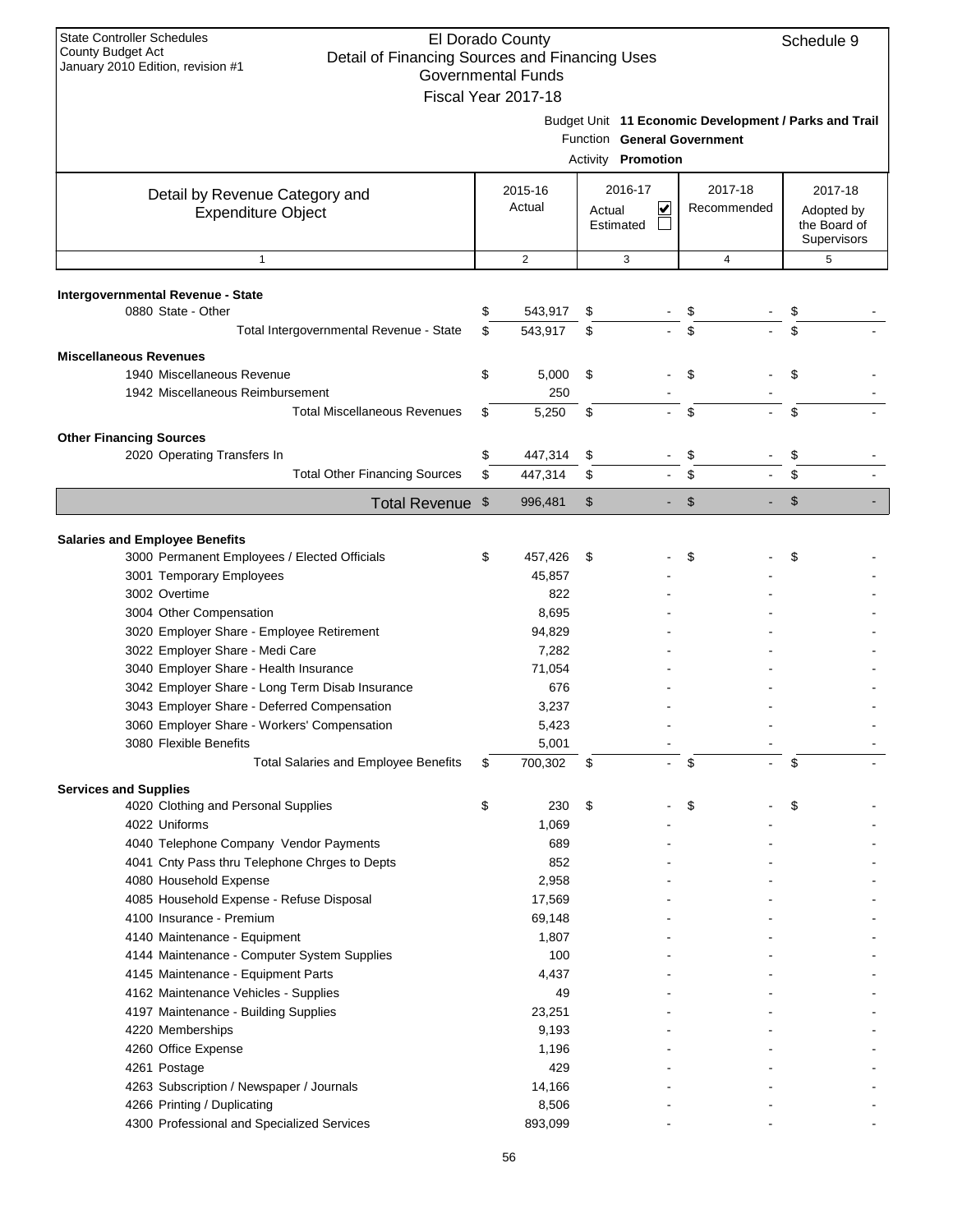| <b>State Controller Schedules</b><br>County Budget Act                              |     | El Dorado County          |                                                       |                | Schedule 9                 |
|-------------------------------------------------------------------------------------|-----|---------------------------|-------------------------------------------------------|----------------|----------------------------|
| Detail of Financing Sources and Financing Uses<br>January 2010 Edition, revision #1 |     |                           |                                                       |                |                            |
|                                                                                     |     | <b>Governmental Funds</b> |                                                       |                |                            |
|                                                                                     |     | Fiscal Year 2017-18       |                                                       |                |                            |
|                                                                                     |     |                           | Budget Unit 11 Economic Development / Parks and Trail |                |                            |
|                                                                                     |     |                           | Function General Government                           |                |                            |
|                                                                                     |     |                           | Activity <b>Promotion</b>                             |                |                            |
|                                                                                     |     |                           |                                                       |                |                            |
| Detail by Revenue Category and                                                      |     | 2015-16                   | 2016-17                                               | 2017-18        | 2017-18                    |
| <b>Expenditure Object</b>                                                           |     | Actual                    | ⊻<br>Actual<br>Estimated                              | Recommended    | Adopted by<br>the Board of |
|                                                                                     |     |                           |                                                       |                | <b>Supervisors</b>         |
| $\mathbf{1}$                                                                        |     | $\overline{2}$            | 3                                                     | 4              | 5                          |
| 4324 Medical, Dental and Lab Services                                               |     | 441                       |                                                       |                |                            |
| 4400 Publication and Legal Notices                                                  |     | 552                       |                                                       |                |                            |
| 4420 Rents and Leases - Equipment                                                   |     | 5,283                     |                                                       |                |                            |
| 4440 Rent & Lease - Building/Improvements                                           |     | 1,975                     |                                                       |                |                            |
| 4460 Small Tools and Instruments                                                    |     | 3,095                     |                                                       |                |                            |
| 4461 Minor Equipment                                                                |     | 4,000                     |                                                       |                |                            |
| 4462 Minor Computer Equipment                                                       |     | 5                         |                                                       |                |                            |
| 4463 Minor Telephone and Radio Equipment                                            |     | 1,174                     |                                                       |                |                            |
| 4500 Special Departmental Expense                                                   |     | 350,100                   |                                                       |                |                            |
| 4501 Special Projects                                                               |     | 63,159                    |                                                       |                |                            |
| 4503 Staff Development                                                              |     | 1,520                     |                                                       |                |                            |
| 4506 Film Development/Photography Supplies                                          |     | 753                       |                                                       |                |                            |
| 4600 Transportation and Travel                                                      |     | 815                       |                                                       |                |                            |
| 4602 Employee - Private Auto Mileage                                                |     | 446                       |                                                       |                |                            |
| 4605 Vehicle - Rent or Lease                                                        |     | 3,557                     |                                                       |                |                            |
| 4606 Fuel Purchases                                                                 |     | 2,564                     |                                                       |                |                            |
| 4608 Hotel Accommodations                                                           |     | 951                       |                                                       |                |                            |
| 4620 Utilities                                                                      |     | 27,247                    |                                                       |                |                            |
| <b>Total Services and Supplies</b>                                                  | \$  | 1,516,384                 | \$                                                    | \$             | \$                         |
|                                                                                     |     |                           |                                                       |                |                            |
| <b>Other Charges</b><br>5240 Contribution To Non-county Governmental                | \$  | 31,750                    | \$                                                    | \$             | \$                         |
| 5300 Interfund Expenditures                                                         |     | 75,734                    |                                                       |                |                            |
| <b>Total Other Charges</b>                                                          | \$. | 107,484                   | \$                                                    | \$             | \$                         |
|                                                                                     |     |                           |                                                       |                |                            |
| <b>Fixed Assets</b>                                                                 |     |                           |                                                       |                |                            |
| 6020 Fixed Assets - Building and Improvement                                        | \$  | 8,395                     | \$                                                    | \$             | S                          |
| 6045 Fixed Assets - Vehicles                                                        |     | 104,206                   |                                                       |                |                            |
| <b>Total Fixed Assets</b>                                                           | \$  | 112,601                   | \$                                                    | \$             | \$                         |
| <b>Intrafund Transfers</b>                                                          |     |                           |                                                       |                |                            |
| 7200 Intrafund Transfers                                                            | \$  | 65,792                    | \$                                                    | \$             | \$                         |
| 7223 Intrafnd: Mail Service                                                         |     | 321                       |                                                       |                |                            |
| 7231 Intrafnd: IS Programming Support                                               |     | 515                       |                                                       |                |                            |
| 7232 Intrafnd: Maint Bldg & Improvmnts                                              |     | 1,349                     |                                                       |                |                            |
| <b>Total Intrafund Transfers</b>                                                    | \$  | 67,977                    | \$<br>$\blacksquare$                                  | \$             | \$                         |
| Total Expenditures/Appropriations \$                                                |     | 2,504,749                 | \$                                                    | $\mathfrak{F}$ | \$                         |
| Net Cost \$                                                                         |     | (1,508,268)               | \$<br>٠                                               | \$             | \$<br>$\blacksquare$       |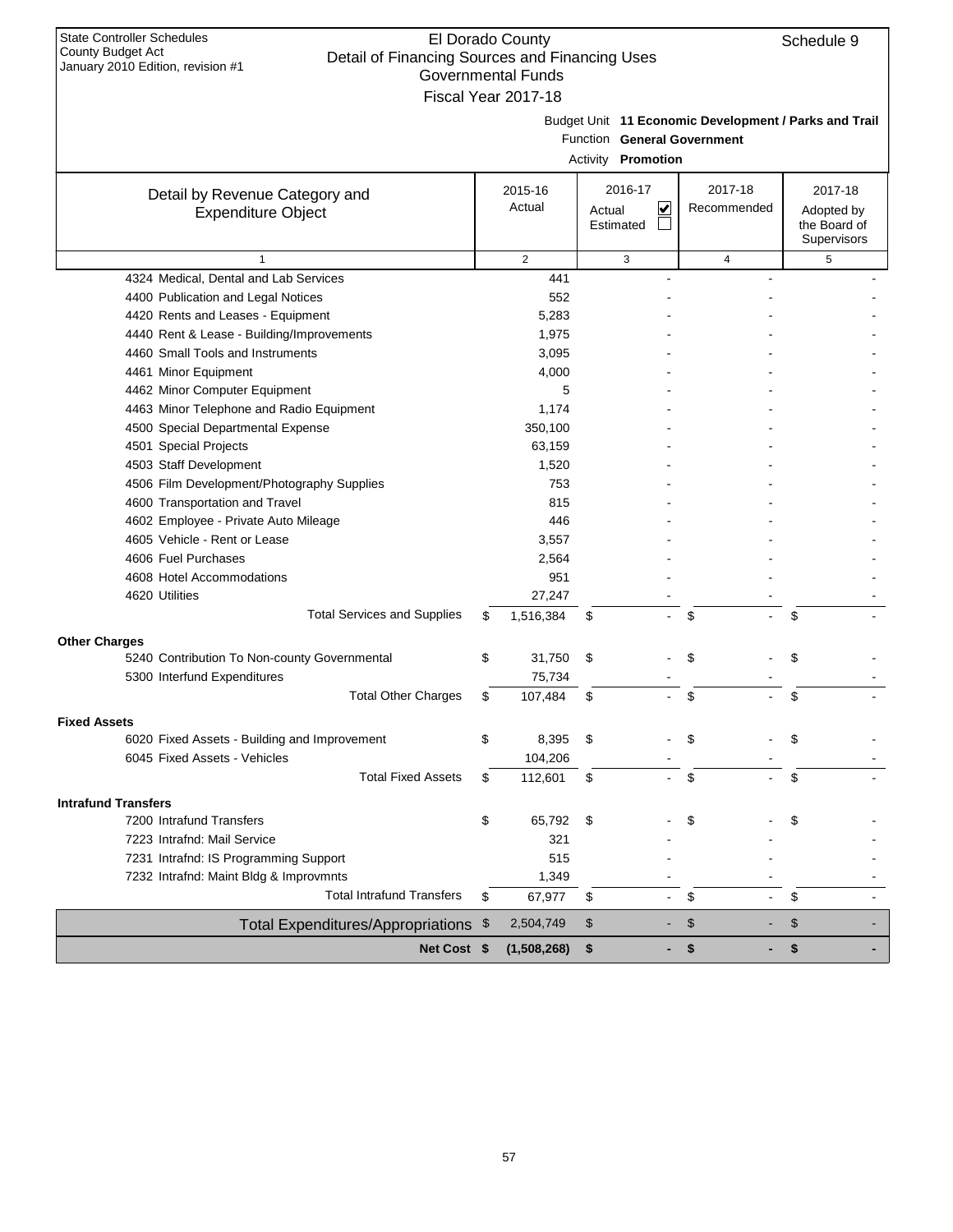| <b>State Controller Schedules</b><br><b>County Budget Act</b><br>Detail of Financing Sources and Financing Uses<br>January 2010 Edition, revision #1 |          | El Dorado County<br><b>Governmental Funds</b><br>Fiscal Year 2017-18 |          |                                                       |          |                                                |          | Schedule 9                                           |
|------------------------------------------------------------------------------------------------------------------------------------------------------|----------|----------------------------------------------------------------------|----------|-------------------------------------------------------|----------|------------------------------------------------|----------|------------------------------------------------------|
|                                                                                                                                                      |          |                                                                      | Activity | Function Public Assistance<br><b>Other Assistance</b> |          | Budget Unit 11 Housing, Community & Econ Devlp |          |                                                      |
| Detail by Revenue Category and<br><b>Expenditure Object</b>                                                                                          |          | 2015-16<br>Actual                                                    | Actual   | 2016-17<br>V<br>Estimated                             |          | 2017-18<br>Recommended                         |          | 2017-18<br>Adopted by<br>the Board of<br>Supervisors |
| $\mathbf{1}$                                                                                                                                         |          | $\mathbf{2}$                                                         |          | 3                                                     |          | 4                                              |          | 5                                                    |
| Revenue from Use of Money and Property                                                                                                               |          |                                                                      |          |                                                       |          |                                                |          |                                                      |
| 0400 Interest<br>0401 Community Dev Block Grant Note                                                                                                 | \$       | 704<br>58.217                                                        | \$       | 1,480<br>16,213                                       | -\$      | 1,770<br>45,000                                | \$       | 1,774<br>45,000                                      |
| Total Revenue from Use of Money and Property                                                                                                         | \$       | 58,920                                                               | \$       | 17,694                                                | \$       | 46,770                                         | \$       | 46,774                                               |
| Intergovernmental Revenue - State<br>0780 State - Disaster Relief                                                                                    | \$       |                                                                      | \$       |                                                       |          | 150,000                                        | \$       | 150,000                                              |
| Total Intergovernmental Revenue - State                                                                                                              | \$       |                                                                      | \$       |                                                       | \$       | 150,000                                        | \$       | 150,000                                              |
| Intergovernmental Revenue - Federal<br>1100 Federal - Other                                                                                          | \$       | 240,816                                                              | \$       |                                                       | \$       | 316,000                                        | \$       | 316,000                                              |
| Total Intergovernmental Revenue - Federal                                                                                                            | \$       | 240.816                                                              | \$       |                                                       | \$       | 316,000                                        | \$       | 316,000                                              |
| <b>Charges for Services</b><br>1800 Interfund Revenue<br>1830 Intrind Rev: Allocated Salaries & Benefits                                             | \$       | 935                                                                  | \$       | 24,912 \$<br>2,676                                    |          | 15,000<br>26,637                               | \$       | 15,000<br>26,637                                     |
| <b>Total Charges for Services</b>                                                                                                                    | \$       | 935                                                                  | \$       | 27,587                                                | \$       | 41,637                                         | \$       | 41,637                                               |
| <b>Miscellaneous Revenues</b>                                                                                                                        |          |                                                                      |          |                                                       |          |                                                |          |                                                      |
| 1940 Miscellaneous Revenue<br><b>Total Miscellaneous Revenues</b>                                                                                    | \$<br>\$ | 181<br>181                                                           | \$<br>\$ | 263<br>263                                            | \$<br>\$ | 150<br>150                                     | \$<br>\$ | 150<br>150                                           |
|                                                                                                                                                      |          |                                                                      |          |                                                       |          |                                                |          |                                                      |
| <b>Other Financing Sources</b><br>2020 Operating Transfers In<br>2061 Community Dev Block Grant Loan Repay                                           | \$       | 71,072<br>160,846                                                    | - \$     | 79,440<br>124,201                                     | \$       | 114,622<br>235,000                             | \$       | 114,622<br>235,000                                   |
| <b>Total Other Financing Sources</b>                                                                                                                 | \$       | 231,918                                                              | \$       | 203,641                                               | \$       | 349,622                                        | \$       | 349,622                                              |
| Total Revenue \$                                                                                                                                     |          | 532,770                                                              | \$       | 249,185                                               |          | 904,179                                        | \$       | 904,183                                              |
| <b>Salaries and Employee Benefits</b>                                                                                                                |          |                                                                      |          |                                                       |          |                                                |          |                                                      |
| 3000 Permanent Employees / Elected Officials<br>3002 Overtime                                                                                        | \$       | 53,023 \$                                                            |          | 70,727 \$                                             |          | 72,246<br>500                                  | \$       | 72,246<br>500                                        |
| 3020 Employer Share - Employee Retirement                                                                                                            |          | 11,748                                                               |          | 15,962                                                |          | 18,082                                         |          | 18,082                                               |
| 3022 Employer Share - Medi Care                                                                                                                      |          | 719                                                                  |          | 957                                                   |          | 1,048                                          |          | 1,048                                                |
| 3040 Employer Share - Health Insurance<br>3042 Employer Share - Long Term Disab Insurance                                                            |          | 13,543<br>167                                                        |          | 18,828<br>115                                         |          | 17,108<br>181                                  |          | 17,108<br>181                                        |
| 3046 Retiree Health - Defined Contributions                                                                                                          |          |                                                                      |          | 1,052                                                 |          | 1,239                                          |          | 1,239                                                |
| 3060 Employer Share - Workers' Compensation                                                                                                          |          |                                                                      |          | 729                                                   |          | 1,009                                          |          | 1,009                                                |
| <b>Total Salaries and Employee Benefits</b>                                                                                                          | \$       | 79,199                                                               | \$       | 108,370                                               | \$       | 111,413                                        | \$       | 111,413                                              |
| <b>Services and Supplies</b>                                                                                                                         |          |                                                                      |          |                                                       |          |                                                |          |                                                      |
| 4041 Cnty Pass thru Telephone Chrges to Depts                                                                                                        | \$       | 4                                                                    | \$       |                                                       | \$       | 20                                             | \$       | 20                                                   |
| 4100 Insurance - Premium                                                                                                                             |          |                                                                      |          | 374                                                   |          | 246                                            |          | 246                                                  |
| 4220 Memberships<br>4260 Office Expense                                                                                                              |          | 80<br>47                                                             |          |                                                       |          | 205                                            |          | 205                                                  |
| 4261 Postage                                                                                                                                         |          | 145                                                                  |          |                                                       |          |                                                |          |                                                      |
| 4266 Printing / Duplicating                                                                                                                          |          |                                                                      |          | 18                                                    |          |                                                |          |                                                      |
| 4300 Professional and Specialized Services                                                                                                           |          | 12,186                                                               |          | 6,248                                                 |          | 202,000                                        |          | 202,000                                              |
| 4400 Publication and Legal Notices                                                                                                                   |          | 186                                                                  |          | 1,144                                                 |          | 1,000                                          |          | 1,000                                                |
| 4500 Special Departmental Expense                                                                                                                    |          | 250,660                                                              |          | 21                                                    |          | 606,362                                        |          | 606,362                                              |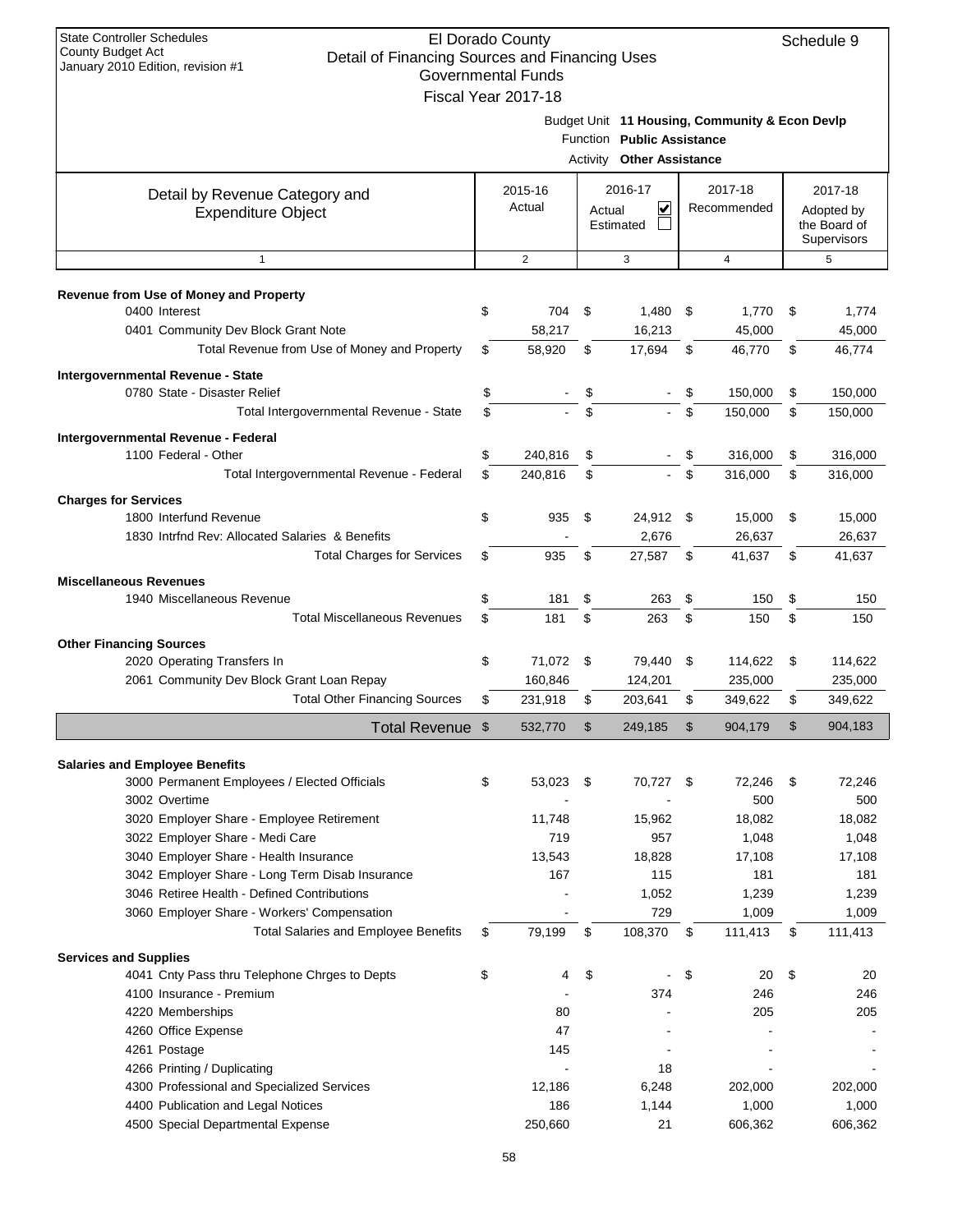| <b>State Controller Schedules</b><br>County Budget Act                              | El Dorado County          |                                                |                  | Schedule 9       |
|-------------------------------------------------------------------------------------|---------------------------|------------------------------------------------|------------------|------------------|
| Detail of Financing Sources and Financing Uses<br>January 2010 Edition, revision #1 | <b>Governmental Funds</b> |                                                |                  |                  |
|                                                                                     |                           |                                                |                  |                  |
|                                                                                     | Fiscal Year 2017-18       |                                                |                  |                  |
|                                                                                     |                           | Budget Unit 11 Housing, Community & Econ Devlp |                  |                  |
|                                                                                     |                           | Function Public Assistance                     |                  |                  |
|                                                                                     |                           | <b>Other Assistance</b><br>Activity            |                  |                  |
| Detail by Revenue Category and                                                      | 2015-16                   | 2016-17                                        | 2017-18          | 2017-18          |
| <b>Expenditure Object</b>                                                           | Actual                    | V<br>Actual                                    | Recommended      | Adopted by       |
|                                                                                     |                           | Estimated                                      |                  | the Board of     |
|                                                                                     |                           |                                                |                  | Supervisors      |
| $\mathbf{1}$                                                                        | $\overline{2}$            | 3                                              | 4                | 5                |
| 4501 Special Projects                                                               | 62,007                    |                                                | 65,000           | 65,000           |
| 4503 Staff Development                                                              |                           | 129                                            | 250              | 250              |
| 4600 Transportation and Travel                                                      |                           | 67                                             | 97               | 97               |
| <b>Total Services and Supplies</b>                                                  | \$<br>325,314             | \$<br>8,001                                    | \$<br>875,180    | \$<br>875,180    |
| <b>Other Charges</b>                                                                |                           |                                                |                  |                  |
| 5300 Interfund Expenditures                                                         | \$<br>125                 | \$                                             | \$<br>26,322     | \$<br>26,322     |
| 5330 Intrfnd Exp: Allocated Salaries & Benefits                                     | 357                       | 20,893                                         | 56,040           | 56,040           |
| <b>Total Other Charges</b>                                                          | \$<br>482                 | \$<br>20,893                                   | \$<br>82,362     | \$<br>82,362     |
| <b>Other Financing Uses</b>                                                         |                           |                                                |                  |                  |
| 7000 Operating Transfers Out                                                        | \$<br>74,517              | \$                                             | \$               | \$               |
| <b>Total Other Financing Uses</b>                                                   | \$<br>74,517              | \$                                             | \$               |                  |
| <b>Intrafund Transfers</b>                                                          |                           |                                                |                  |                  |
| 7250 Intrafnd Transfers: Non General Fund                                           | \$<br>130,105             | \$<br>29,802                                   | \$<br>765,492    | \$<br>765,492    |
| <b>Total Intrafund Transfers</b>                                                    | \$<br>130,105             | \$<br>29,802                                   | \$<br>765,492    | \$<br>765,492    |
| <b>Intrafund Abatement</b>                                                          |                           |                                                |                  |                  |
| 7380 Intrfnd Abatemnt: Not General Fund                                             | \$<br>(130, 105)          | \$<br>(29, 802)                                | \$<br>(765, 492) | \$<br>(765, 492) |
| <b>Total Intrafund Abatement</b>                                                    | \$<br>(130, 105)          | \$<br>(29, 802)                                | \$<br>(765, 492) | \$<br>(765, 492) |
| Total Expenditures/Appropriations \$                                                | 479,512                   | \$<br>137,264                                  | \$<br>1,068,955  | \$<br>1,068,955  |
| Net Cost \$                                                                         | 53,257                    | \$<br>111,921                                  | \$<br>(164, 776) | \$<br>(164, 772) |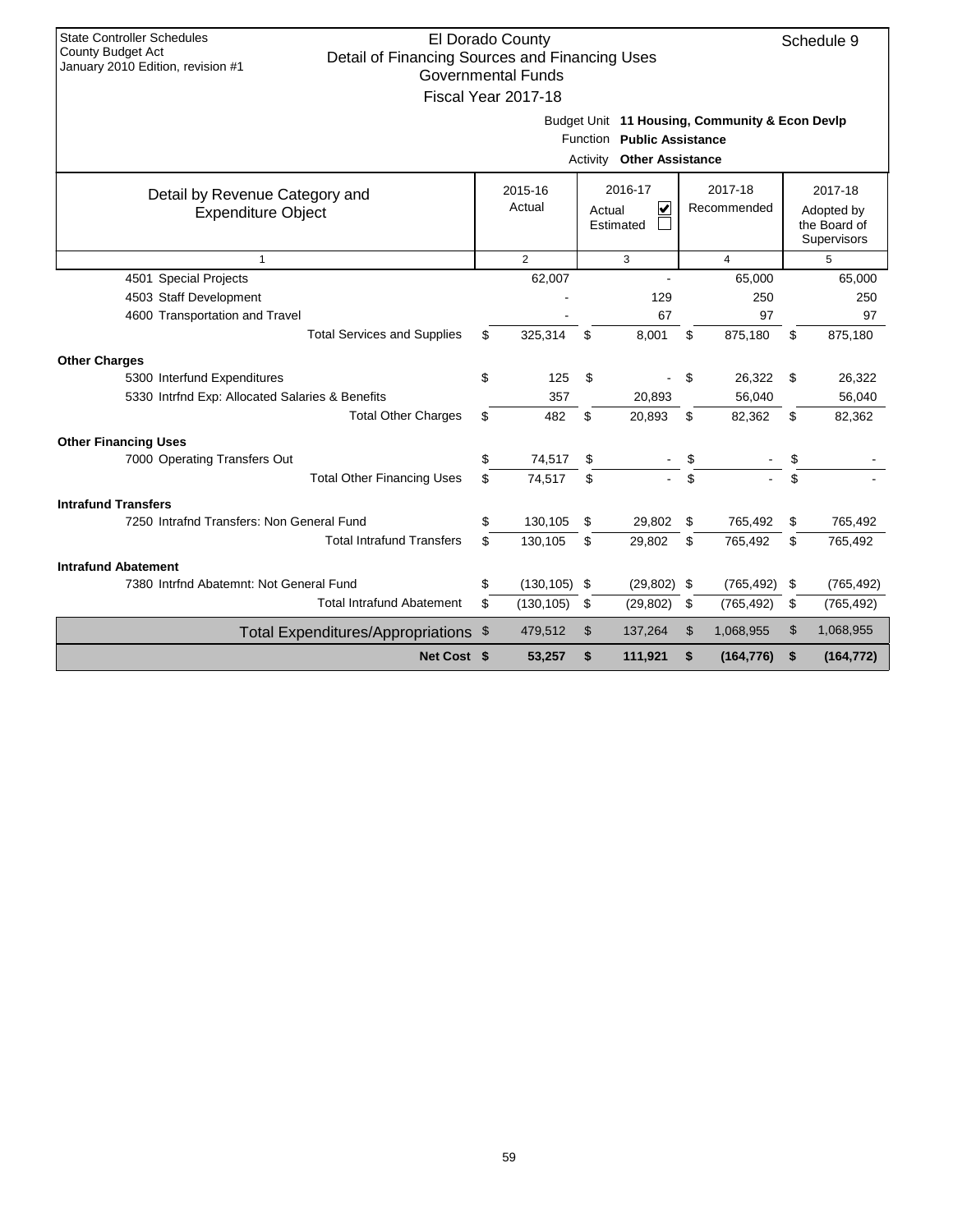| <b>State Controller Schedules</b><br>El Dorado County<br>County Budget Act<br>Detail of Financing Sources and Financing Uses<br>January 2010 Edition, revision #1<br><b>Governmental Funds</b> |    |                     |        |                               |      |                |    |                             |  |
|------------------------------------------------------------------------------------------------------------------------------------------------------------------------------------------------|----|---------------------|--------|-------------------------------|------|----------------|----|-----------------------------|--|
|                                                                                                                                                                                                |    |                     |        |                               |      |                |    |                             |  |
|                                                                                                                                                                                                |    | Fiscal Year 2017-18 |        |                               |      |                |    |                             |  |
|                                                                                                                                                                                                |    |                     |        | Budget Unit 12 Surveyor       |      |                |    |                             |  |
|                                                                                                                                                                                                |    |                     |        | Function General Government   |      |                |    |                             |  |
|                                                                                                                                                                                                |    |                     |        | <b>Activity Other General</b> |      |                |    |                             |  |
| Detail by Revenue Category and                                                                                                                                                                 |    | 2015-16             |        | 2016-17                       |      | 2017-18        |    | 2017-18                     |  |
| <b>Expenditure Object</b>                                                                                                                                                                      |    | Actual              | Actual | ⊻                             |      | Recommended    |    | Adopted by                  |  |
|                                                                                                                                                                                                |    |                     |        | Estimated                     |      |                |    | the Board of<br>Supervisors |  |
| $\mathbf{1}$                                                                                                                                                                                   |    | $\overline{2}$      |        | 3                             |      | $\overline{4}$ |    | 5                           |  |
|                                                                                                                                                                                                |    |                     |        |                               |      |                |    |                             |  |
| <b>Licenses, Permits and Franchises</b>                                                                                                                                                        |    |                     |        |                               |      |                |    |                             |  |
| 0220 Construction Permits                                                                                                                                                                      | \$ |                     | \$     |                               | \$   | 22,717         | \$ | 22,717                      |  |
| Total Licenses, Permits and Franchises                                                                                                                                                         | \$ |                     | \$     |                               | \$   | 22,717         | \$ | 22,717                      |  |
| Intergovernmental Revenue - Federal                                                                                                                                                            |    |                     |        |                               |      |                |    |                             |  |
| 1060 Federal - Emerg Mngt Agency (FEMA)                                                                                                                                                        | \$ | 538                 | \$     |                               | \$   |                | \$ |                             |  |
| Total Intergovernmental Revenue - Federal                                                                                                                                                      | \$ | 538                 | \$     |                               | \$   |                | \$ |                             |  |
| <b>Charges for Services</b>                                                                                                                                                                    |    |                     |        |                               |      |                |    |                             |  |
| 1408 Parcel Map Inspection Fee                                                                                                                                                                 | \$ | 63,958              | \$     | 65,384 \$                     |      | 65,088         | \$ | 65,088                      |  |
| 1740 Charges for Services                                                                                                                                                                      |    | 28,767              |        | 27,968                        |      | 2,500          |    | 2,500                       |  |
| 1800 Interfund Revenue                                                                                                                                                                         |    | 175                 |        | 1,025                         |      |                |    |                             |  |
| <b>Total Charges for Services</b>                                                                                                                                                              | \$ | 92,900              | \$     | 94,377                        | \$   | 67,588         | \$ | 67,588                      |  |
|                                                                                                                                                                                                |    |                     |        |                               |      |                |    |                             |  |
| Total Revenue \$                                                                                                                                                                               |    | 93,438              | \$     | 94,377                        | \$   | 90,305         | \$ | 90,305                      |  |
| <b>Salaries and Employee Benefits</b>                                                                                                                                                          |    |                     |        |                               |      |                |    |                             |  |
| 3000 Permanent Employees / Elected Officials                                                                                                                                                   | \$ | 1,079,620           | -\$    | 1,105,852                     | - \$ | 1,059,654      | \$ | 1,059,654                   |  |
| 3001 Temporary Employees                                                                                                                                                                       |    |                     |        |                               |      | 10,000         |    | 10,000                      |  |
| 3002 Overtime                                                                                                                                                                                  |    |                     |        | 280                           |      | 3,000          |    | 3,000                       |  |
| 3003 Standby Pay                                                                                                                                                                               |    |                     |        |                               |      | 100            |    | 100                         |  |
| 3004 Other Compensation                                                                                                                                                                        |    | 4,870               |        | 32,692                        |      | 72,472         |    | 72,472                      |  |
| 3020 Employer Share - Employee Retirement                                                                                                                                                      |    | 226,991             |        | 233,699                       |      | 264,784        |    | 264,784                     |  |
| 3022 Employer Share - Medi Care                                                                                                                                                                |    | 14,280              |        | 15,022                        |      | 15,363         |    | 15,363                      |  |
| 3040 Employer Share - Health Insurance                                                                                                                                                         |    | 124,132             |        | 112,615                       |      | 113,404        |    | 113,404                     |  |
| 3042 Employer Share - Long Term Disab Insurance                                                                                                                                                |    | 1,769               |        | 1,798                         |      | 2,887          |    | 2,887                       |  |
| 3043 Employer Share - Deferred Compensation                                                                                                                                                    |    | 7,573               |        | 7,618                         |      | 7,938          |    | 7,938                       |  |
| 3046 Retiree Health - Defined Contributions                                                                                                                                                    |    | 12,327              |        | 12,626                        |      | 13,743         |    | 13,743                      |  |
| 3060 Employer Share - Workers' Compensation                                                                                                                                                    |    | 9,693               |        | 13,539                        |      | 13,917         |    | 13,917                      |  |
| 3080 Flexible Benefits                                                                                                                                                                         |    | 9,621               |        | 12,000                        |      | 16,805         |    | 16,805                      |  |
| <b>Total Salaries and Employee Benefits</b>                                                                                                                                                    | \$ | 1,490,877           | \$     | 1,547,742                     | \$   | 1,594,067      | \$ | 1,594,067                   |  |
| <b>Services and Supplies</b>                                                                                                                                                                   |    |                     |        |                               |      |                |    |                             |  |
| 4020 Clothing and Personal Supplies                                                                                                                                                            | \$ | 106                 | \$     |                               | \$   | 200            | \$ | 200                         |  |
| 4040 Telephone Company Vendor Payments                                                                                                                                                         |    | 525                 |        | 570                           |      | 650            |    | 650                         |  |
| 4041 Cnty Pass thru Telephone Chrges to Depts                                                                                                                                                  |    | 13                  |        |                               |      | 350            |    | 350                         |  |
| 4080 Household Expense                                                                                                                                                                         |    | 97                  |        | 72                            |      | 10             |    | 10                          |  |
| 4100 Insurance - Premium                                                                                                                                                                       |    | 55,510              |        | 60,783                        |      | 42,469         |    | 42,469                      |  |
| 4140 Maintenance - Equipment                                                                                                                                                                   |    | 220                 |        |                               |      | 2,000          |    | 2,000                       |  |
| 4144 Maintenance - Computer System Supplies                                                                                                                                                    |    | 33,018              |        | 28,945                        |      | 45,000         |    | 45,000                      |  |
| 4220 Memberships                                                                                                                                                                               |    | 215                 |        | 681                           |      | 200            |    | 200                         |  |
| 4260 Office Expense                                                                                                                                                                            |    | 4,224               |        | 3,357                         |      | 2,000          |    | 2,000                       |  |
| 4261 Postage                                                                                                                                                                                   |    | 132                 |        | 157                           |      | 100            |    | 100                         |  |
| 4262 Software                                                                                                                                                                                  |    | 258                 |        |                               |      | 500            |    | 500                         |  |
| 4264 Books / Manuals                                                                                                                                                                           |    | 121                 |        |                               |      | 700            |    | 700                         |  |
| 4300 Professional and Specialized Services                                                                                                                                                     |    | 613                 |        | 369                           |      |                |    |                             |  |
| 4324 Medical, Dental and Lab Services                                                                                                                                                          |    |                     |        | 107                           |      |                |    |                             |  |
| 4420 Rents and Leases - Equipment                                                                                                                                                              |    | 3,222               |        | 3,222                         |      | 6,000          |    | 6,000                       |  |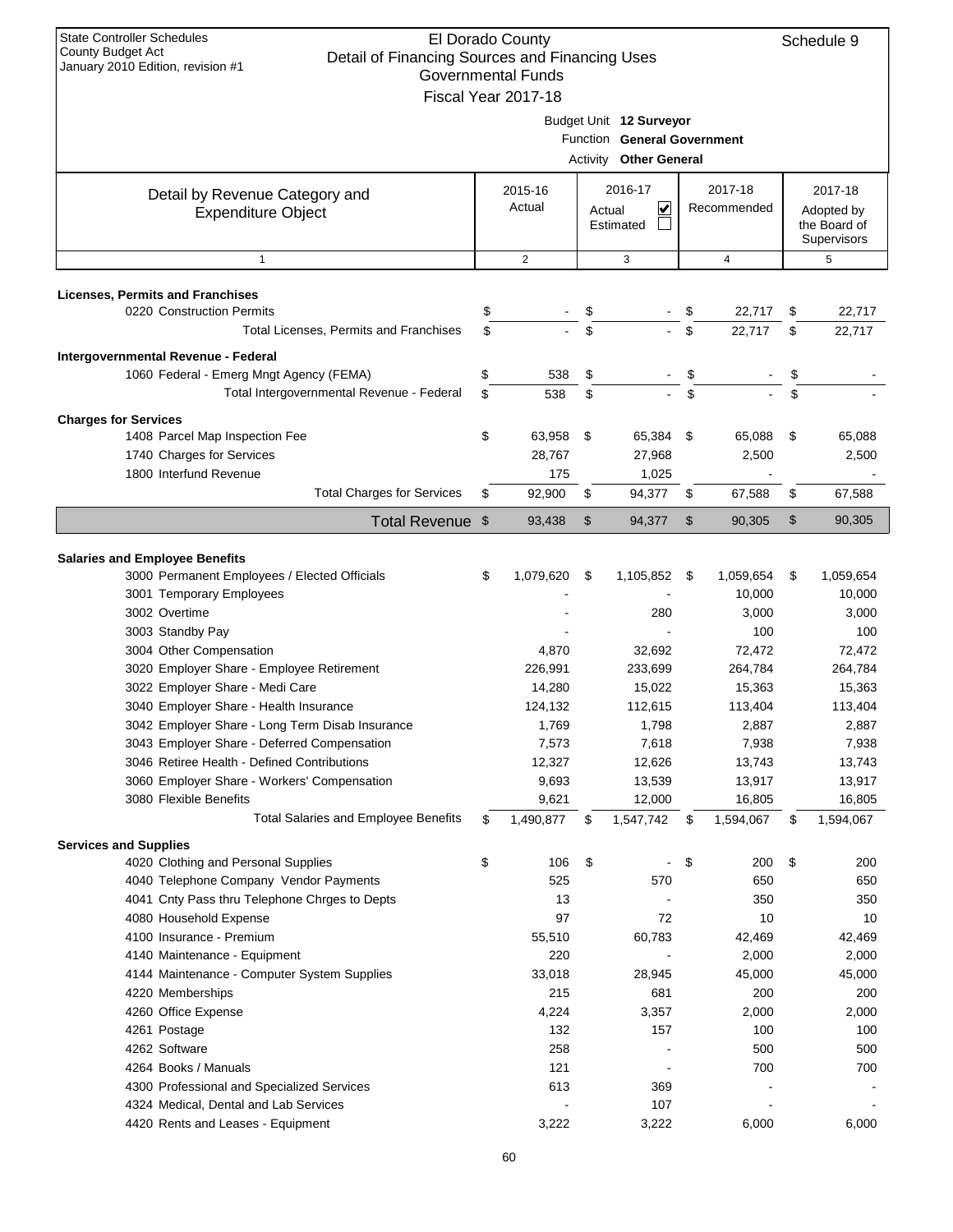| <b>State Controller Schedules</b><br>County Budget Act                              | El Dorado County          |                               |                   | Schedule 9                  |
|-------------------------------------------------------------------------------------|---------------------------|-------------------------------|-------------------|-----------------------------|
| Detail of Financing Sources and Financing Uses<br>January 2010 Edition, revision #1 |                           |                               |                   |                             |
|                                                                                     | <b>Governmental Funds</b> |                               |                   |                             |
|                                                                                     | Fiscal Year 2017-18       |                               |                   |                             |
|                                                                                     |                           | Budget Unit 12 Surveyor       |                   |                             |
|                                                                                     |                           | Function General Government   |                   |                             |
|                                                                                     |                           | <b>Activity Other General</b> |                   |                             |
|                                                                                     |                           |                               |                   |                             |
| Detail by Revenue Category and                                                      | 2015-16                   | 2016-17                       | 2017-18           | 2017-18                     |
| <b>Expenditure Object</b>                                                           | Actual                    | ⊻<br>Actual                   | Recommended       | Adopted by                  |
|                                                                                     |                           | Estimated                     |                   | the Board of<br>Supervisors |
|                                                                                     | $\overline{2}$            | 3                             | $\overline{4}$    | 5                           |
| 4460 Small Tools and Instruments                                                    | 89                        |                               | 500               | 500                         |
| 4461 Minor Equipment                                                                | 2,001                     |                               | 2,500             | 2,500                       |
| 4462 Minor Computer Equipment                                                       | 1,111                     |                               | 2,000             | 2,000                       |
| 4463 Minor Telephone and Radio Equipment                                            |                           | 104                           |                   |                             |
| 4502 Educational Materials                                                          | 50                        |                               | 50                | 50                          |
| 4503 Staff Development                                                              | 364                       | 1,949                         | 5,000             | 5,000                       |
|                                                                                     |                           |                               |                   |                             |
| 4600 Transportation and Travel<br>4602 Employee - Private Auto Mileage              | 1,126<br>442              | 1,237<br>312                  | 2,000<br>500      | 2,000                       |
|                                                                                     |                           |                               |                   | 500                         |
| 4605 Vehicle - Rent or Lease                                                        |                           | 36                            |                   |                             |
| 4606 Fuel Purchases                                                                 | 180                       | 163                           | 500               | 500                         |
| 4608 Hotel Accommodations                                                           | 2,153                     | 2,026                         | 3,000             | 3,000                       |
| <b>Total Services and Supplies</b>                                                  | \$<br>105,793             | \$<br>104,089                 | \$<br>116,229     | \$<br>116,229               |
| <b>Other Charges</b>                                                                |                           |                               |                   |                             |
| 5300 Interfund Expenditures                                                         | \$<br>364                 | \$<br>262                     | \$                | \$                          |
| <b>Total Other Charges</b>                                                          | \$<br>364                 | \$<br>262                     | \$                | \$                          |
| <b>Fixed Assets</b>                                                                 |                           |                               |                   |                             |
| 6042 Fixed Assets - Computer Sys Equipment                                          | \$<br>3,351               | \$<br>12,250                  | \$                | \$                          |
| <b>Total Fixed Assets</b>                                                           | \$<br>3,351               | \$<br>12,250                  | \$                | \$                          |
| <b>Intrafund Transfers</b>                                                          |                           |                               |                   |                             |
| 7200 Intrafund Transfers                                                            | \$<br>25                  | \$                            | \$                | \$                          |
| 7223 Intrafnd: Mail Service                                                         | 2,467                     | 2,502                         | 2,517             | 2,517                       |
| 7224 Intrafnd: Stores Support                                                       | 172                       | 292                           | 419               | 419                         |
| 7231 Intrafnd: IS Programming Support                                               | 12,596                    | 150                           | 10,000            | 10,000                      |
| <b>Total Intrafund Transfers</b>                                                    | \$                        | \$<br>2,944                   | \$                | \$                          |
|                                                                                     | 15,260                    |                               | 12,936            | 12,936                      |
| <b>Intrafund Abatement</b>                                                          |                           |                               |                   |                             |
| 7350 Intrfnd Abatemnt: Only General Fund                                            | \$<br>$(163, 688)$ \$     | $(160, 669)$ \$               | $(160,000)$ \$    | (160,000)                   |
| <b>Total Intrafund Abatement</b>                                                    | \$<br>(163, 688)          | \$<br>(160, 669)              | \$<br>(160,000)   | \$<br>(160,000)             |
| Total Expenditures/Appropriations \$                                                | 1,451,956                 | \$<br>1,506,618               | \$<br>1,563,232   | \$<br>1,563,232             |
| Net Cost \$                                                                         | (1, 358, 518)             | \$<br>(1, 412, 241)           | \$<br>(1,472,927) | \$<br>(1,472,927)           |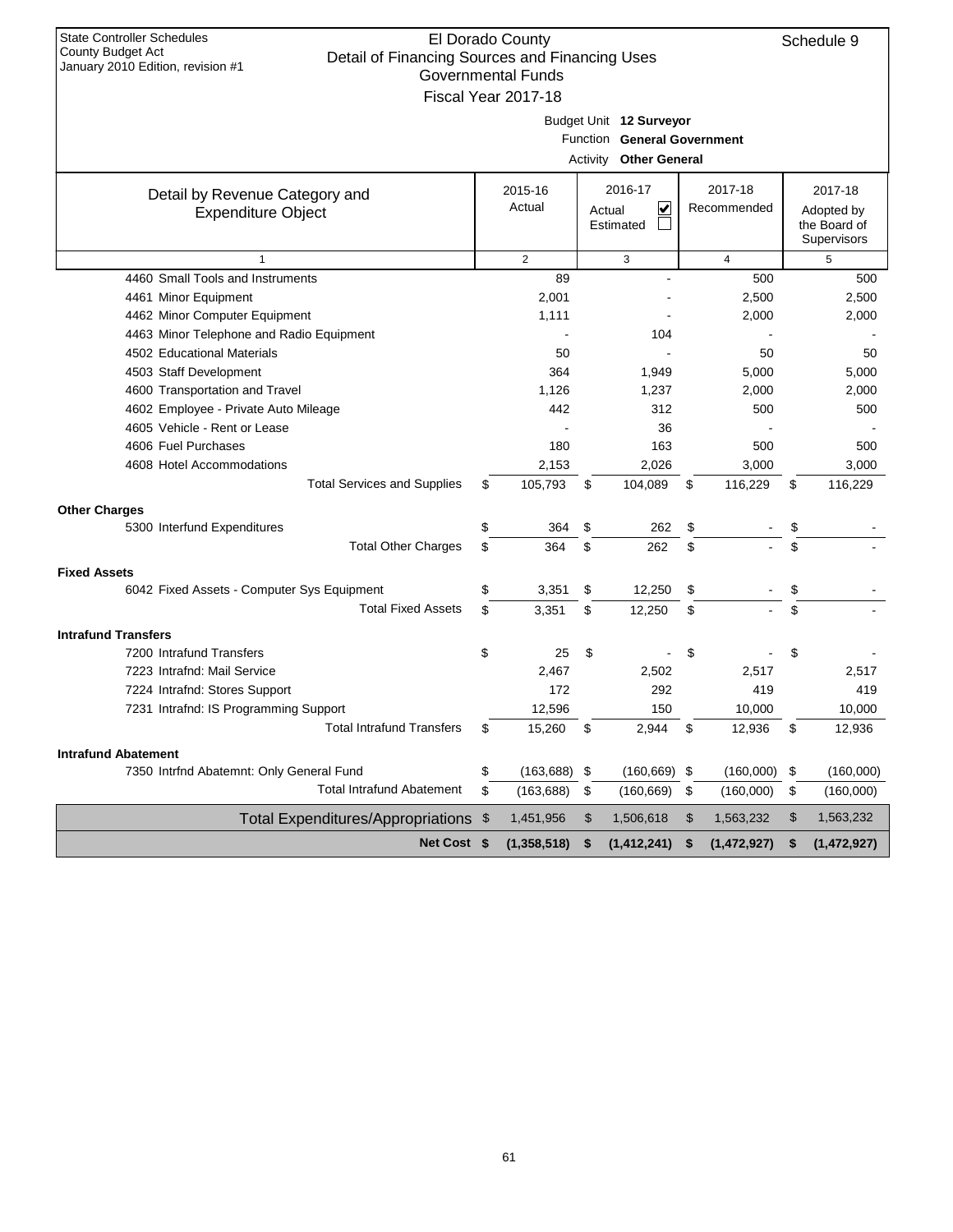| <b>State Controller Schedules</b><br>El Dorado County<br><b>County Budget Act</b><br>Detail of Financing Sources and Financing Uses<br>January 2010 Edition, revision #1<br><b>Governmental Funds</b><br>Fiscal Year 2017-18<br>Budget Unit 13 Federal Forest Reserve |                  |     |                   |                |                                                       |     |                        |                |                                                      |  |
|-----------------------------------------------------------------------------------------------------------------------------------------------------------------------------------------------------------------------------------------------------------------------|------------------|-----|-------------------|----------------|-------------------------------------------------------|-----|------------------------|----------------|------------------------------------------------------|--|
|                                                                                                                                                                                                                                                                       |                  |     |                   |                | Function General Government<br>Activity Other General |     |                        |                |                                                      |  |
| Detail by Revenue Category and<br><b>Expenditure Object</b>                                                                                                                                                                                                           |                  |     | 2015-16<br>Actual |                | 2016-17<br>V<br>Actual<br>Estimated                   |     | 2017-18<br>Recommended |                | 2017-18<br>Adopted by<br>the Board of<br>Supervisors |  |
| $\mathbf{1}$                                                                                                                                                                                                                                                          |                  |     | $\overline{2}$    |                | 3                                                     |     | $\overline{4}$         |                | 5                                                    |  |
| Revenue from Use of Money and Property<br>0400 Interest                                                                                                                                                                                                               |                  | \$  | 803               | \$             | 1,080                                                 | \$  |                        | \$             |                                                      |  |
| Total Revenue from Use of Money and Property                                                                                                                                                                                                                          |                  | \$  | 803               | \$             | 1,080                                                 | \$  |                        | \$             |                                                      |  |
| Intergovernmental Revenue - Federal<br>1070 Federal - Forest Reserve Revenue                                                                                                                                                                                          |                  | \$  | 130,305           | \$             |                                                       | \$  | 65,570                 | \$             | 65,570                                               |  |
| Total Intergovernmental Revenue - Federal                                                                                                                                                                                                                             |                  | \$  | 130,305           | \$             |                                                       | \$  | 65,570                 | \$             | 65,570                                               |  |
|                                                                                                                                                                                                                                                                       | Total Revenue \$ |     | 131,107           | $\mathfrak{S}$ | 1,080                                                 | \$  | 65,570                 | $\mathfrak{L}$ | 65,570                                               |  |
| <b>Services and Supplies</b>                                                                                                                                                                                                                                          |                  |     |                   |                |                                                       |     |                        |                |                                                      |  |
| 4501 Special Projects                                                                                                                                                                                                                                                 |                  | \$  | 63,996            | \$             |                                                       | \$  |                        | \$             |                                                      |  |
| <b>Total Services and Supplies</b>                                                                                                                                                                                                                                    |                  | \$. | 63.996            | \$             |                                                       | \$. |                        | \$.            |                                                      |  |
| <b>Other Financing Uses</b>                                                                                                                                                                                                                                           |                  |     |                   |                |                                                       |     |                        |                |                                                      |  |
| 7000 Operating Transfers Out                                                                                                                                                                                                                                          |                  | \$  | 63,996            | \$             | 65,570                                                | \$  | 65,570                 | \$             | 65,570                                               |  |
| <b>Total Other Financing Uses</b>                                                                                                                                                                                                                                     |                  | \$  | 63,996            | \$             | 65,570                                                | \$  | 65,570                 | \$             | 65,570                                               |  |
| Total Expenditures/Appropriations \$                                                                                                                                                                                                                                  |                  |     | 127,992           | $\mathsf{\$}$  | 65,570                                                | \$  | 65,570                 | \$             | 65,570                                               |  |
|                                                                                                                                                                                                                                                                       | Net Cost \$      |     | 3,115             | \$             | (64, 490)                                             | \$  |                        | \$             |                                                      |  |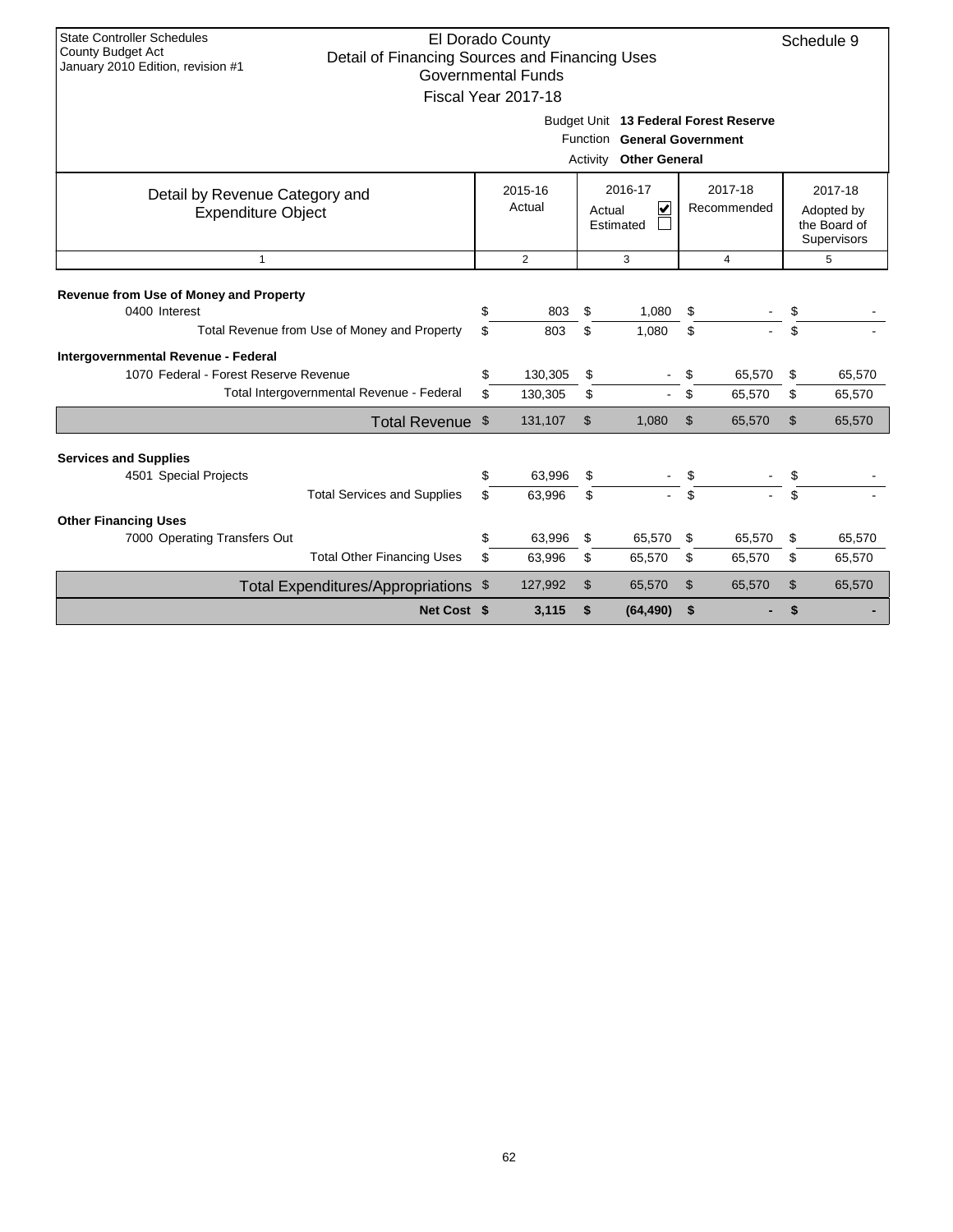| <b>State Controller Schedules</b><br><b>County Budget Act</b><br>Detail of Financing Sources and Financing Uses<br>January 2010 Edition, revision #1 |          | El Dorado County<br><b>Governmental Funds</b><br>Fiscal Year 2017-18 |          |                                                              |          |                                               |          | Schedule 9                                           |
|------------------------------------------------------------------------------------------------------------------------------------------------------|----------|----------------------------------------------------------------------|----------|--------------------------------------------------------------|----------|-----------------------------------------------|----------|------------------------------------------------------|
|                                                                                                                                                      |          |                                                                      |          | Function General Government<br><b>Activity Other General</b> |          | Budget Unit 15 Gen Fund Other Operations      |          |                                                      |
| Detail by Revenue Category and<br><b>Expenditure Object</b>                                                                                          |          | 2015-16<br>Actual                                                    |          | 2016-17<br>V<br>Actual<br>Estimated                          |          | 2017-18<br>Recommended                        |          | 2017-18<br>Adopted by<br>the Board of<br>Supervisors |
| $\mathbf{1}$                                                                                                                                         |          | 2                                                                    |          | 3                                                            |          | 4                                             |          | 5                                                    |
| <b>Taxes</b>                                                                                                                                         |          |                                                                      |          |                                                              |          |                                               |          |                                                      |
| 0100 Property Taxes - Current Secured<br>0110 Property Taxes - Current Unsecured<br>0120 Property Taxes - Prior Secured                              | \$       | 58,237,641<br>1,132,543<br>(18, 785)                                 | S        | 61,333,358<br>1,105,891<br>(89, 207)                         | \$       | 63,900,000<br>1,200,000                       | S        | 64,400,026<br>1,200,000                              |
| 0130 Property Taxes - Prior Unsecured<br>0140 Supplemental Property Taxes - Current<br>0150 Supplemental Property Taxes - Prior                      |          | 41,939<br>690,257<br>335,624                                         |          | 10,324<br>887,311<br>457,737                                 |          | 724,770<br>425,000                            |          | 724,770<br>425,000                                   |
| 0160 Sales and Use Tax<br>0162 In-Lieu Local Sales and Use Tax                                                                                       |          | 9,557,150<br>2,023,270                                               |          | 12,196,131<br>(239, 302)                                     |          | 12,040,000                                    |          | 12,040,000                                           |
| 0171 Hotel and Motel Occupancy Tax<br>0172 Property Transfer Tax<br>0174 Timber Yield Tax<br>0178 Tax Loss Reserve                                   |          | 2,871,949<br>2,387,172<br>73,135<br>2,829,986                        |          | 3,303,886<br>2,642,637<br>40,930<br>2,901,688                |          | 2,871,950<br>2,478,211<br>73,100<br>2,829,000 |          | 3,087,918<br>2,478,211<br>73,100<br>2,829,000        |
| 0179 Property Tax In-Lieu of Vehicle License Fee<br><b>Total Taxes</b>                                                                               | S        | 17,877,484<br>98,039,364                                             |          | 18,837,241<br>\$103,388,625                                  |          | 18,837,200<br>\$105,379,231                   |          | 19,779,103<br>\$107,037,128                          |
| <b>Licenses, Permits and Franchises</b>                                                                                                              |          |                                                                      |          |                                                              |          |                                               |          |                                                      |
| 0251 Franchise - Garbage<br>0252 Franchise - Cable                                                                                                   | \$       | 831,484<br>817,281                                                   | \$       | 824,135<br>1,015,790                                         | - \$     | 840,000<br>815,000                            | \$       | 840,000<br>815,000                                   |
| Total Licenses, Permits and Franchises                                                                                                               | \$       | 1,648,765                                                            | \$       | 1,839,925                                                    | \$       | 1,655,000                                     | \$       | 1,655,000                                            |
| <b>Fines, Forfeitures and Penalties</b><br>0360 Penalties and Costs on Delinguent Taxes<br><b>Total Fines, Forfeitures and Penalties</b>             | \$<br>\$ | 386,822<br>386,822                                                   | \$<br>\$ | 363,016<br>363,016                                           | \$<br>\$ | 300,000<br>300,000                            | \$<br>\$ | 300,000<br>300,000                                   |
| Revenue from Use of Money and Property                                                                                                               |          |                                                                      |          |                                                              |          |                                               |          |                                                      |
| 0400 Interest<br>0401 Community Dev Block Grant Note                                                                                                 | \$       | 263,252<br>586                                                       | \$       | 383,084<br>180                                               | \$       | 320,000                                       | \$       | 320,000                                              |
| Total Revenue from Use of Money and Property                                                                                                         | \$       | 263,839                                                              | \$       | 383,264                                                      | \$       | 320,000                                       | \$       | 320,000                                              |
| Intergovernmental Revenue - State<br>0540 State - Motor Vehicle In-lieu Tax<br>0543 State - Vehicle License Collection                               | \$       | 62,169<br>214,996                                                    | \$       | 68,710                                                       | \$       | 68,700                                        | \$       | 68,700                                               |
| 0545 State - Veh Lic Realignment - Health<br>0546 State - Veh Lic Realignment - Soc Serv                                                             |          | 4,203,438<br>240,690                                                 |          |                                                              |          |                                               |          |                                                      |
| 0820 State - Homeowners' Property Tax Relief<br>0881 State - Mandated Reimbursements<br>0908 State - Tobacco Settlement Fund                         |          | 599,537<br>145,818<br>1,404,515                                      |          | 605,117<br>109,627<br>1,444,547                              |          | 605,100<br>20,000<br>1,404,500                |          | 605,100<br>20,000<br>1,404,500                       |
| Total Intergovernmental Revenue - State                                                                                                              | \$       | 6,871,163                                                            | \$       | 2,228,001                                                    | \$       | 2,098,300                                     | \$       | 2,098,300                                            |
| Intergovernmental Revenue - Federal                                                                                                                  |          |                                                                      |          |                                                              |          |                                               |          |                                                      |
| 1054 Federal - U.S. Forest Serv - B. Santini<br>1080 Federal - Grazing Fee<br>1090 Federal - In-Lieu Taxes                                           | \$       | 87<br>560,604                                                        | \$       | 1,400,000<br>108<br>523,824                                  | \$       | 400,000                                       | \$       | 400,000                                              |
| Total Intergovernmental Revenue - Federal                                                                                                            | \$       | 560,691                                                              | \$       | 1,923,932                                                    | \$       | 400,000                                       | \$       | 400,000                                              |
| <b>Revenue Other Governmental Agencies</b><br>1200 Other - Governmental Agencies                                                                     | \$       | 235,025                                                              | \$       | 244,943                                                      | \$       | 244,900                                       | \$       | 244,900                                              |
| 1207 Shingle Springs Rancheria                                                                                                                       |          | 5,400,000                                                            |          | 7,300,000                                                    |          | 7,002,000                                     |          | 7,002,000                                            |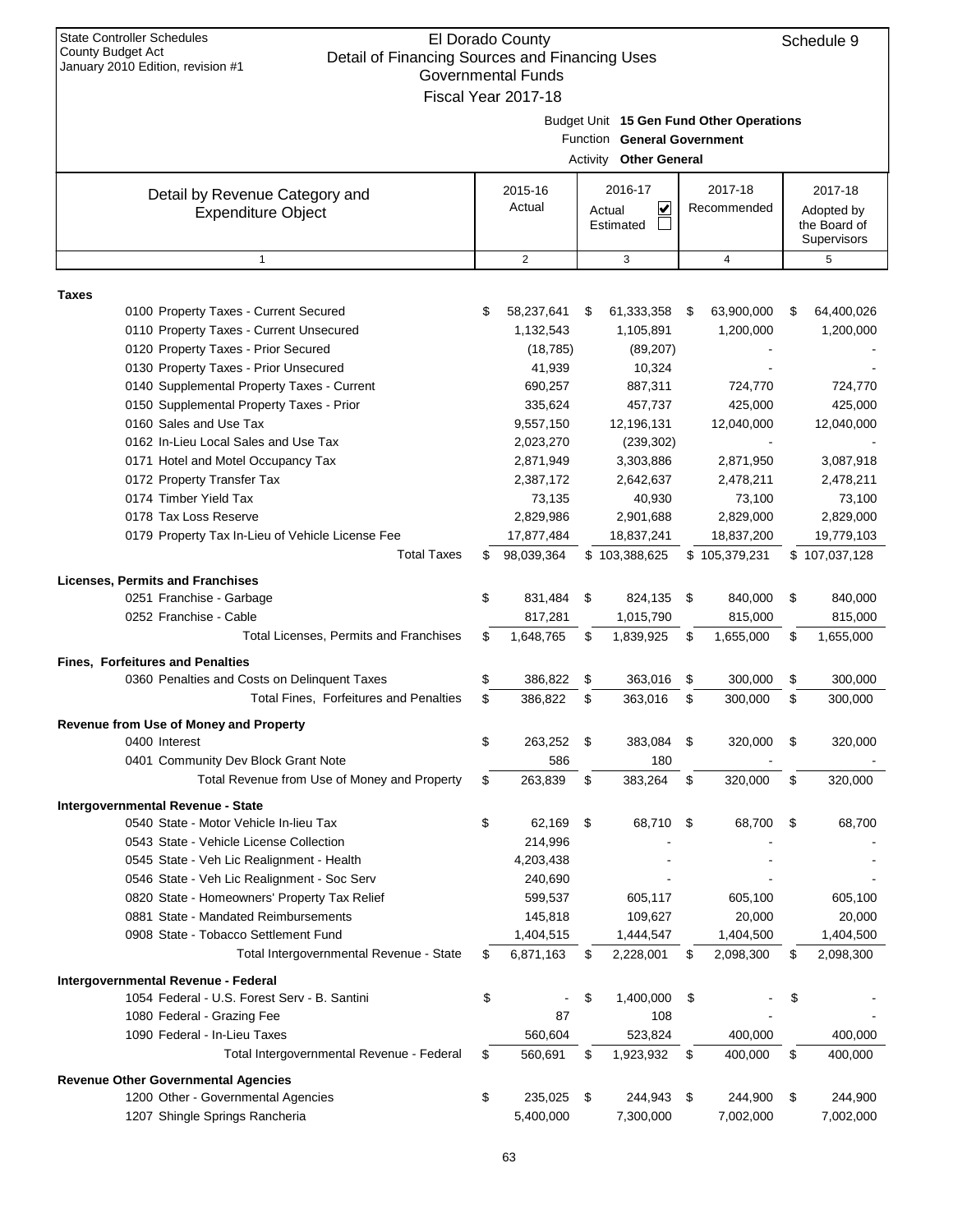| <b>State Controller Schedules</b><br>El Dorado County<br>Schedule 9<br><b>County Budget Act</b><br>Detail of Financing Sources and Financing Uses |    |                                                  |    |                                                                                                          |      |                        |    |                                        |  |  |
|---------------------------------------------------------------------------------------------------------------------------------------------------|----|--------------------------------------------------|----|----------------------------------------------------------------------------------------------------------|------|------------------------|----|----------------------------------------|--|--|
| January 2010 Edition, revision #1                                                                                                                 |    | <b>Governmental Funds</b><br>Fiscal Year 2017-18 |    |                                                                                                          |      |                        |    |                                        |  |  |
|                                                                                                                                                   |    |                                                  |    | Budget Unit 15 Gen Fund Other Operations<br>Function General Government<br><b>Activity Other General</b> |      |                        |    |                                        |  |  |
| Detail by Revenue Category and<br><b>Expenditure Object</b>                                                                                       |    | 2015-16<br>Actual                                |    | 2016-17<br>V<br>Actual                                                                                   |      | 2017-18<br>Recommended |    | 2017-18<br>Adopted by                  |  |  |
|                                                                                                                                                   |    |                                                  |    | Estimated                                                                                                |      |                        |    | the Board of<br>Supervisors            |  |  |
| $\mathbf{1}$                                                                                                                                      |    | $\overline{2}$                                   |    | 3                                                                                                        |      | $\overline{4}$         |    | 5                                      |  |  |
| Total Revenue Other Governmental Agencies                                                                                                         | \$ | 5,635,025                                        | \$ | 7,544,943                                                                                                | \$   | 7,246,900              | \$ | 7,246,900                              |  |  |
| <b>Charges for Services</b>                                                                                                                       |    |                                                  |    |                                                                                                          |      |                        |    |                                        |  |  |
| 1300 Assessment and Tax Collection Fees                                                                                                           | \$ | 1,912,037                                        | \$ | 2,096,917                                                                                                | \$   | 2,096,900              | \$ | 2,096,900                              |  |  |
| 1600 Recording Fees                                                                                                                               |    | 211,741                                          |    | 233,623                                                                                                  |      | 225,000                |    | 225,000                                |  |  |
| 1800 Interfund Revenue                                                                                                                            |    | 3,648,015                                        |    | 3,437,366                                                                                                |      | 3,920,904              |    | 3,920,904                              |  |  |
| <b>Total Charges for Services</b>                                                                                                                 | \$ | 5,771,793                                        | \$ | 5,767,906                                                                                                | \$   | 6,242,804              | \$ | 6,242,804                              |  |  |
| <b>Miscellaneous Revenues</b>                                                                                                                     |    |                                                  |    |                                                                                                          |      |                        |    |                                        |  |  |
| 1940 Miscellaneous Revenue                                                                                                                        | \$ | 925                                              | \$ | 16,314                                                                                                   | \$   |                        | \$ |                                        |  |  |
| 1952 Unclaimed Cash                                                                                                                               |    |                                                  |    | 12,982                                                                                                   |      |                        |    |                                        |  |  |
| 1999 Special Revenue Clearing                                                                                                                     |    | 33                                               |    |                                                                                                          |      |                        |    |                                        |  |  |
| <b>Total Miscellaneous Revenues</b>                                                                                                               | \$ | 958                                              | \$ | 29,296                                                                                                   | \$   |                        | \$ |                                        |  |  |
| <b>Other Financing Sources</b>                                                                                                                    |    |                                                  |    |                                                                                                          |      |                        |    |                                        |  |  |
| 2020 Operating Transfers In                                                                                                                       | \$ | 37,205                                           | \$ |                                                                                                          | \$   | 2,673                  | \$ | 5,672                                  |  |  |
| <b>Total Other Financing Sources</b>                                                                                                              | \$ | 37,205                                           | \$ | $\blacksquare$                                                                                           | \$   | 2,673                  | \$ | 5,672                                  |  |  |
| <b>Total Revenue</b>                                                                                                                              |    | \$119,215,624                                    |    | \$123,468,908                                                                                            |      | \$123,644,908          |    | \$125,305,804                          |  |  |
|                                                                                                                                                   |    |                                                  |    |                                                                                                          |      |                        |    |                                        |  |  |
|                                                                                                                                                   |    |                                                  |    |                                                                                                          |      |                        |    |                                        |  |  |
| <b>Salaries and Employee Benefits</b>                                                                                                             |    |                                                  |    |                                                                                                          |      |                        |    |                                        |  |  |
| 3000 Permanent Employees / Elected Officials                                                                                                      | \$ | 15,204                                           | \$ | 18,679                                                                                                   | \$   | 150,000                | \$ | 150,000                                |  |  |
| <b>Total Salaries and Employee Benefits</b>                                                                                                       | \$ | 15,204                                           | \$ | 18.679                                                                                                   | \$   | 150,000                | \$ | 150,000                                |  |  |
|                                                                                                                                                   |    |                                                  |    |                                                                                                          |      |                        |    |                                        |  |  |
| <b>Services and Supplies</b>                                                                                                                      |    |                                                  |    |                                                                                                          | \$   |                        |    |                                        |  |  |
| 4221 Memberships - Legislative Advocacy                                                                                                           | \$ |                                                  | \$ |                                                                                                          |      | 44,368                 | \$ | 44,368                                 |  |  |
| 4300 Professional and Specialized Services                                                                                                        |    | 112,629                                          |    | 133,591                                                                                                  |      | 125,000                |    | 125,000                                |  |  |
| 4501 Special Projects<br><b>Total Services and Supplies</b>                                                                                       | \$ | 112,629                                          | \$ | 133,591                                                                                                  | \$   | 462,053<br>631,421     | \$ | 753,694<br>923,062                     |  |  |
|                                                                                                                                                   |    |                                                  |    |                                                                                                          |      |                        |    |                                        |  |  |
| <b>Other Charges</b>                                                                                                                              |    |                                                  |    |                                                                                                          |      |                        |    |                                        |  |  |
| 5240 Contribution To Non-county Governmental                                                                                                      | \$ | 3,648,377                                        | \$ | 4,417,524                                                                                                | \$   | 3,086,992              | \$ | 3,595,366                              |  |  |
| <b>Total Other Charges</b>                                                                                                                        | \$ | 3,648,377                                        | \$ | 4,417,524                                                                                                | \$   | 3,086,992              | \$ | 3,595,366                              |  |  |
| <b>Other Financing Uses</b>                                                                                                                       |    |                                                  |    |                                                                                                          |      |                        |    |                                        |  |  |
| 7000 Operating Transfers Out                                                                                                                      | \$ | 18,058,692                                       | \$ | 13,877,176                                                                                               | \$   | 24,059,471             | \$ | 25,373,661                             |  |  |
| <b>Total Other Financing Uses</b>                                                                                                                 | \$ | 18,058,692                                       | \$ | 13,877,176                                                                                               | \$   | 24,059,471             | \$ | 25,373,661                             |  |  |
| <b>Intrafund Abatement</b>                                                                                                                        |    |                                                  |    |                                                                                                          |      |                        |    |                                        |  |  |
| 7350 Intrfnd Abatemnt: Only General Fund                                                                                                          | \$ | $(914, 137)$ \$                                  |    | $(2,092,943)$ \$                                                                                         |      | $(2,992,001)$ \$       |    | (2,992,001)                            |  |  |
| 7351 Intrfnd Abatemnt: Social Services                                                                                                            |    |                                                  |    | (2,759,510)                                                                                              |      | (3,029,228)            |    |                                        |  |  |
| 7367 Intrfnd Abatemnt: Child Support Services                                                                                                     |    | (497, 279)                                       |    | (337, 901)                                                                                               |      | (277, 677)             |    |                                        |  |  |
| <b>Total Intrafund Abatement</b>                                                                                                                  | \$ | (1,411,416)                                      | \$ | (5, 190, 354)                                                                                            | - \$ | (6, 298, 906)          | \$ | (6, 298, 906)                          |  |  |
| <b>Appropriations for Contingencies</b>                                                                                                           |    |                                                  |    |                                                                                                          |      |                        |    |                                        |  |  |
| 7700 Contingency                                                                                                                                  | \$ |                                                  | \$ |                                                                                                          | \$   | 5,395,000              | \$ | (3,029,228)<br>(277, 677)<br>5,395,626 |  |  |
| <b>Total Appropriations for Contingencies</b>                                                                                                     | \$ |                                                  | \$ |                                                                                                          | \$   | 5,395,000              | \$ | 5,395,626                              |  |  |
| <b>Total Expenditures/Appropriations</b>                                                                                                          | \$ | 20,423,486                                       | \$ | 13,256,616                                                                                               | \$   | 27,023,978             | \$ | 29,138,809                             |  |  |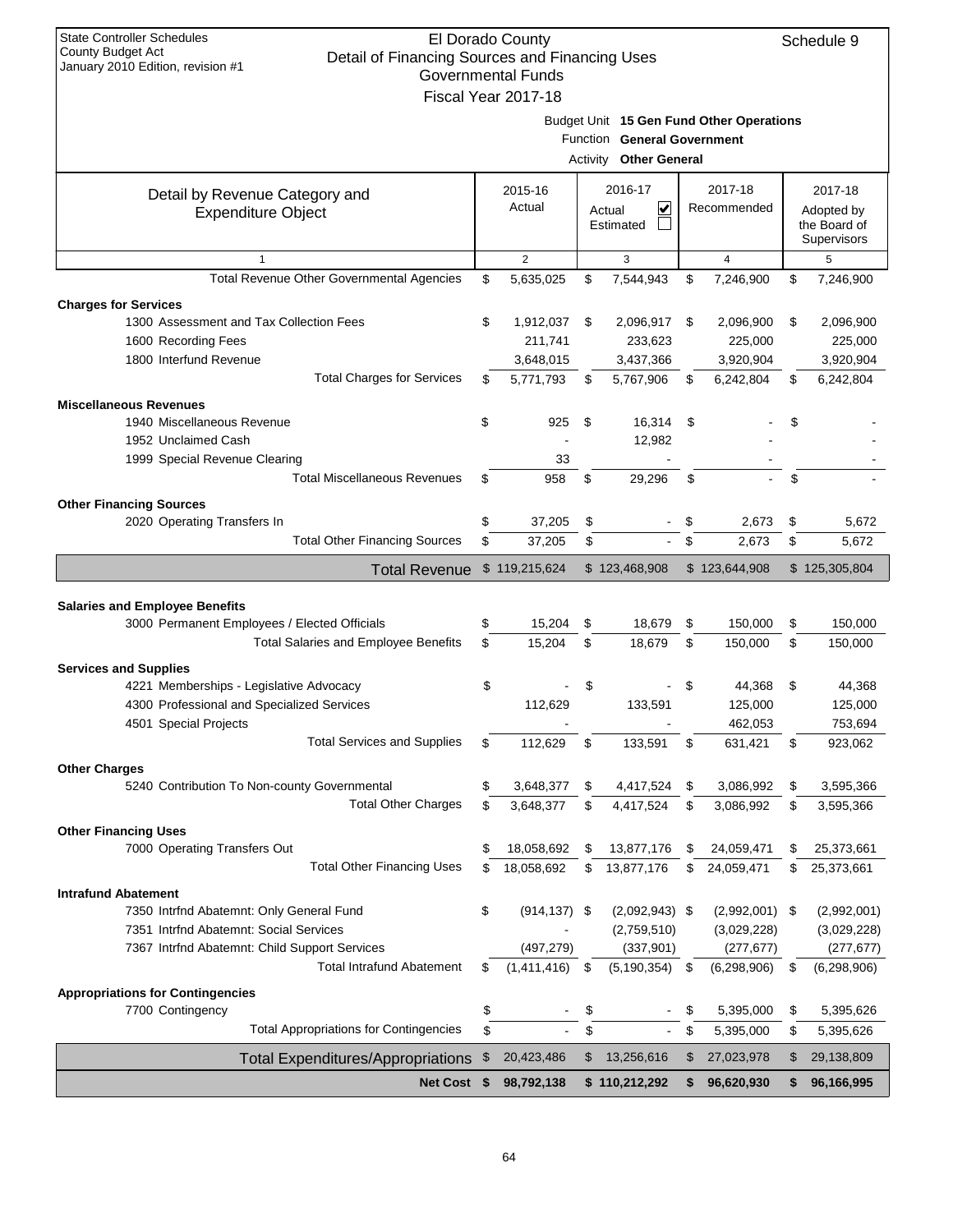| <b>State Controller Schedules</b><br>County Budget Act<br>January 2010 Edition, revision #1                        | El Dorado County<br>Detail of Financing Sources and Financing Uses<br>Governmental Funds<br>Fiscal Year 2017-18 |                   |          |                                                        |                                  |                                                             |  |  |  |  |
|--------------------------------------------------------------------------------------------------------------------|-----------------------------------------------------------------------------------------------------------------|-------------------|----------|--------------------------------------------------------|----------------------------------|-------------------------------------------------------------|--|--|--|--|
| Budget Unit 15 El Dorado Hills Business Park<br>Function<br><b>Debt Service</b><br>Activity<br><b>Debt Service</b> |                                                                                                                 |                   |          |                                                        |                                  |                                                             |  |  |  |  |
| Detail by Revenue Category and<br><b>Expenditure Object</b>                                                        |                                                                                                                 | 2015-16<br>Actual |          | 2016-17<br>$\blacktriangledown$<br>Actual<br>Estimated | 2017-18<br>Recommended           | 2017-18<br>Adopted by<br>the Board of<br><b>Supervisors</b> |  |  |  |  |
|                                                                                                                    |                                                                                                                 | 2                 |          | 3                                                      | 4                                | 5                                                           |  |  |  |  |
| <b>Revenue from Use of Money and Property</b><br>0400 Interest<br>Total Revenue from Use of Money and Property     | \$<br>\$                                                                                                        | 7,749<br>7,749    | \$<br>\$ | 10,808<br>10,808                                       | \$<br>۰.<br>\$<br>$\blacksquare$ | S<br>\$.                                                    |  |  |  |  |
| Total Revenue \$                                                                                                   |                                                                                                                 | 7,749             | \$       | 10,808                                                 | $\mathfrak{S}$                   | \$                                                          |  |  |  |  |
| Net Cost \$                                                                                                        |                                                                                                                 | 7,749             | S        | 10,808                                                 | S                                |                                                             |  |  |  |  |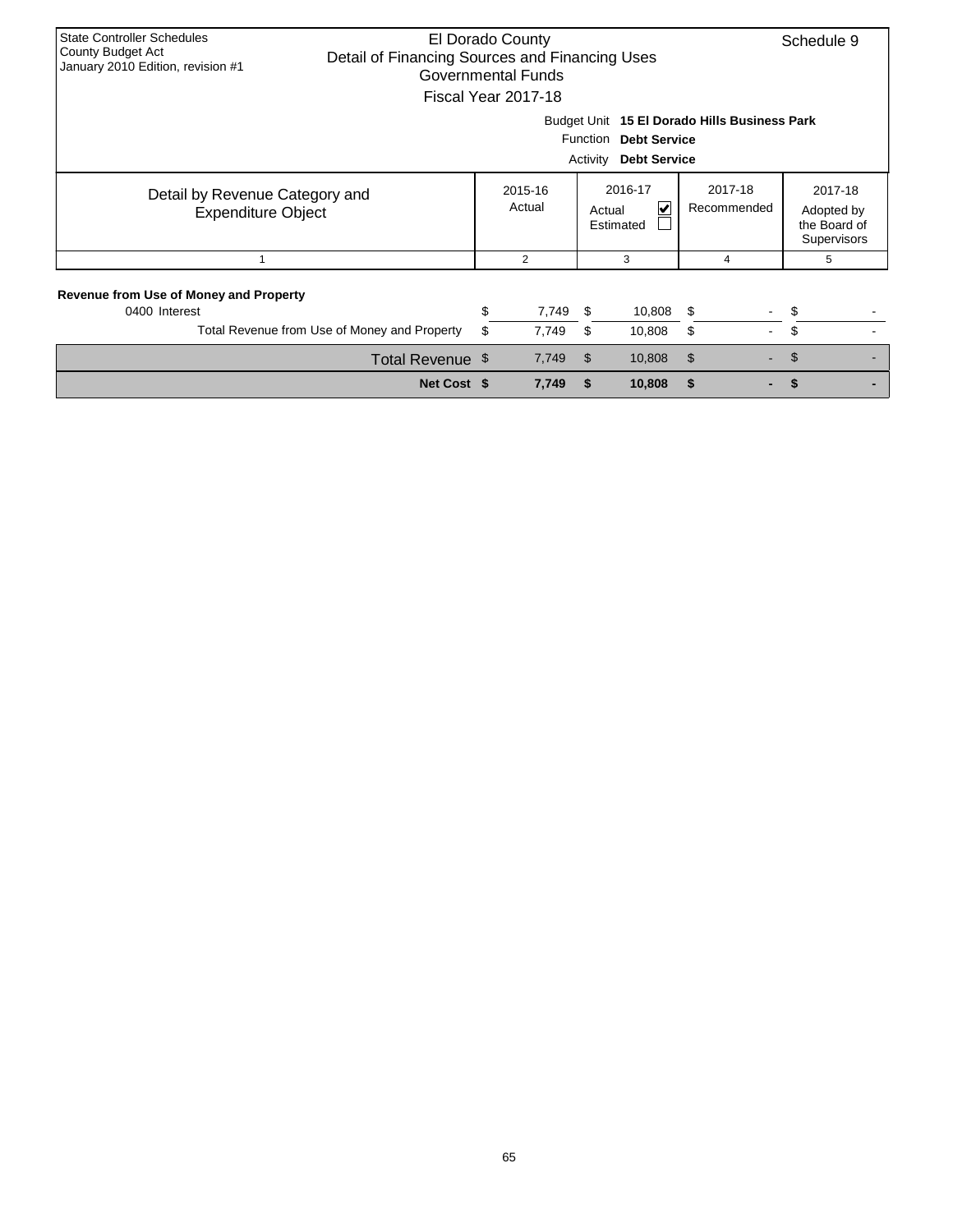| <b>State Controller Schedules</b>                                                   |                           |                |                            |      |                |                |
|-------------------------------------------------------------------------------------|---------------------------|----------------|----------------------------|------|----------------|----------------|
| <b>County Budget Act</b>                                                            | El Dorado County          |                |                            |      |                | Schedule 9     |
| Detail of Financing Sources and Financing Uses<br>January 2010 Edition, revision #1 | <b>Governmental Funds</b> |                |                            |      |                |                |
|                                                                                     | Fiscal Year 2017-18       |                |                            |      |                |                |
|                                                                                     |                           |                |                            |      |                |                |
|                                                                                     |                           |                | Budget Unit 19 Grand Jury  |      |                |                |
|                                                                                     |                           |                | Function Public Protection |      |                |                |
|                                                                                     |                           |                | Activity Judicial          |      |                |                |
| Detail by Revenue Category and                                                      | 2015-16                   |                | 2016-17                    |      | 2017-18        | 2017-18        |
| <b>Expenditure Object</b>                                                           | Actual                    |                | ⊽<br>Actual                |      | Recommended    | Adopted by     |
|                                                                                     |                           |                | Estimated                  |      |                | the Board of   |
| $\mathbf{1}$                                                                        | 2                         |                |                            |      |                | Supervisors    |
|                                                                                     |                           |                | 3                          |      | $\overline{4}$ | 5              |
| <b>Services and Supplies</b>                                                        |                           |                |                            |      |                |                |
| 4041 Cnty Pass thru Telephone Chrges to Depts                                       | \$<br>228                 | \$             | 231                        | - \$ | 54             | \$<br>54       |
| 4127 Grand Jury Expense                                                             | 17,400                    |                | 15,751                     |      | 28,000         | 28,000         |
| 4260 Office Expense                                                                 | 370                       |                | 1,870                      |      | 1,500          | 1,500          |
| 4261 Postage                                                                        | 50                        |                | 1                          |      | 500            | 500            |
| 4262 Software                                                                       |                           |                |                            |      | 650            | 650            |
| 4266 Printing / Duplicating                                                         | 314                       |                | 101                        |      | 7,558          | 7,558          |
| 4300 Professional and Specialized Services                                          | 1.558                     |                | 569                        |      | 500            | 500            |
| 4400 Publication and Legal Notices                                                  | 112                       |                | 12,970                     |      |                |                |
| 4420 Rents and Leases - Equipment                                                   | 2.615                     |                | 2.139                      |      | 2.500          | 2,500          |
| 4461 Minor Equipment                                                                | 140                       |                |                            |      |                |                |
| 4503 Staff Development                                                              | 2.480                     |                | 2.500                      |      | 2,850          | 2,850          |
| 4600 Transportation and Travel                                                      | 10                        |                | 106                        |      | 1,500          | 1,500          |
| 4602 Employee - Private Auto Mileage                                                | 17,996                    |                | 14,915                     |      | 35,000         | 35,000         |
| <b>Total Services and Supplies</b>                                                  | \$<br>43,275              | \$             | 51,153                     | \$   | 80,612         | \$<br>80,612   |
| <b>Intrafund Transfers</b>                                                          |                           |                |                            |      |                |                |
| 7223 Intrafnd: Mail Service                                                         | \$<br>2.449               | \$             | 2.469                      | \$   | 2,474          | \$<br>2,474    |
| 7231 Intrafnd: IS Programming Support                                               | 232                       |                | 170                        |      |                |                |
| <b>Total Intrafund Transfers</b>                                                    | \$<br>2,681               | \$             | 2,639                      | \$   | 2,474          | \$<br>2,474    |
| Total Expenditures/Appropriations \$                                                | 45,955                    | $\mathfrak{S}$ | 53,791                     | \$   | 83,086         | \$<br>83,086   |
| Net Cost \$                                                                         | (45, 955)                 | \$             | (53, 791)                  | \$   | (83,086)       | \$<br>(83,086) |